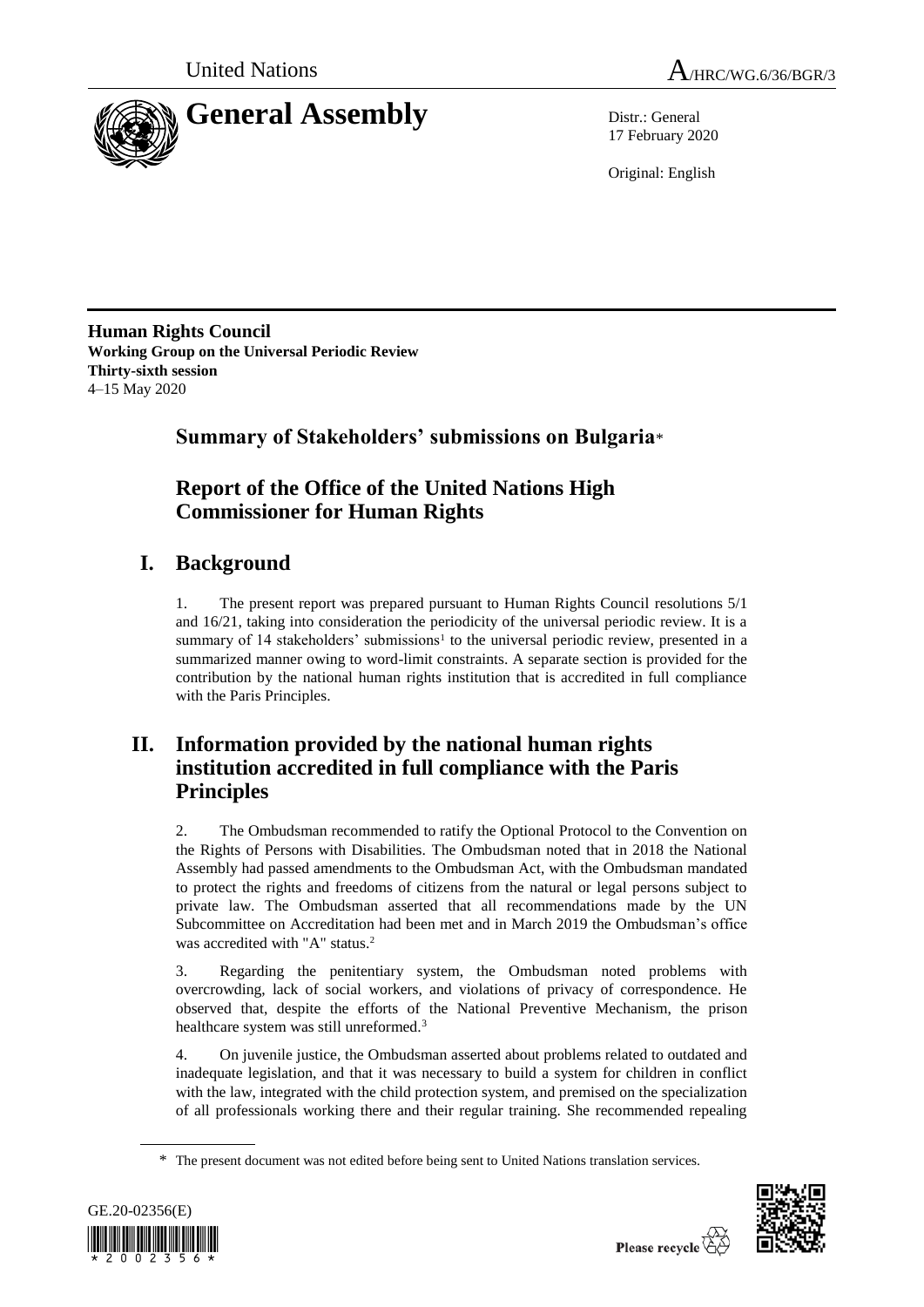the concept of antisocial behaviour; improving the existing protection, healthcare, education and social services systems to guarantee inclusion of all children below the age of criminal liability; and developing adequate services for the needs of children with deviant behaviour.<sup>4</sup>

5. The Ombudsman reported that 2019 amendments made in the Criminal Code regarding domestic violence had been welcome but not sufficient to fully address the issues of physical, psychological and economic violence and to protect women's rights as victims in pretrial and trial procedures. The Ombudsman expressed concern about the insufficient number of centers to accommodate victims of violence - twelve shelters for the entire country and one for Sofia, and the need to improve interaction between stakeholders to enhance public trust in institutions.<sup>5</sup>

6. The Ombudsman identified as an essential gap in the Child Protection Act the lack of an overall concept of children's rights and interests, and recommended elaborating criteria and procedures for all competent institutions to determine the best interests of the child.<sup>6</sup>

7. The Ombudsman noted the difficulty of including Roma children in mainstream schools. She recommended that fees for pre-school education be eliminated, and to introduce modern methods of teaching that take account of the specific needs of Roma children and guarantee multicultural perspectives.<sup>7</sup>

8. The Ombudsman noted the inequality of children with disabilities, including regarding participation, standard of living, healthcare, and access to education and leisure time. She recommended adaptation of the school environment, ensuring access to quality education for children with disabilities in residential care, and accessible mental health services in schools.<sup>8</sup>

9. The Ombudsman informed that persons with disabilities faced limited access to social services, and it was hoped that the Personal Assistance Act, which entered into force from 1 January 2019, would resolve these difficulties. The Ombudsman reported that a lack of suitable jobs was also a problem, and that in drafting the People with Disabilities Act, he had insisted on mechanisms to ensure adequate employment opportunities. The quota principle, sheltered employment, and a national program to support employment had been established.<sup>9</sup>

10. The Ombudsman informed about cases of minors in migrant detention centers who had been listed as accompanied, without the persons involved knowing each other, thereby avoiding the ban on detention of unaccompanied minors, a practice that continued. The Ombudsman reported that a safe zone for unaccompanied children had been created in the Voenna Rampa center in June 2019, following her recommendation.<sup>10</sup>

# **III. Information provided by other stakeholders**

# **A. Scope of international obligations**<sup>11</sup> **and cooperation with international human rights mechanisms and bodies**<sup>12</sup>

11. ICAN recommended that Bulgaria sign and ratify the UN Treaty on the Prohibition of Nuclear Weapons.<sup>13</sup>

12. JS5 recommended to withdraw remaining reservations to the 1954 Convention Relating to the Status of Stateless Persons and the European Convention on Nationality.<sup>14</sup>

# **B. National human rights framework**<sup>15</sup>

13. The CoE Venice Commission stated that the 2015 amendments to the Bulgarian Constitution had brought positive changes, including the separation of the Supreme Judicial Council (SJC) into two chambers, for judges and for prosecutors, and the election of lay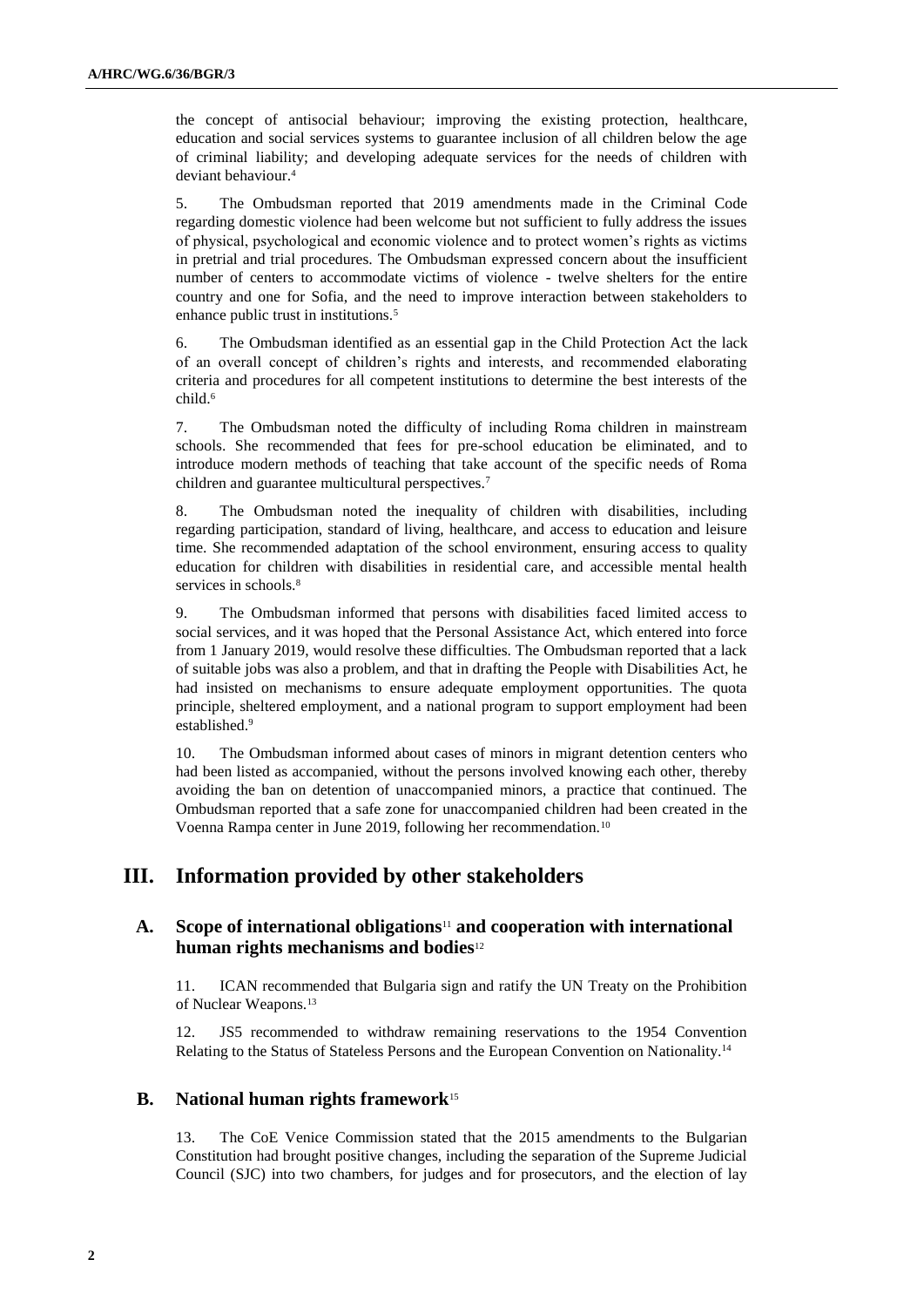members with a qualified majority. However, it asserted that progress achieved should be solidified by further structural reforms, both at the constitutional and legislative levels.<sup>16</sup>

# **C. Implementation of international human rights obligations, taking into account applicable international humanitarian law**

# **1. Cross-cutting issues**

# *Equality and non-discrimination*<sup>17</sup>

14. OSCE/ODIHR reported that a positive development had been the decision of the Government to appoint a national coordinator on combating anti-Semitism. However, it informed that no new legislation had been adopted and there remained areas of concern in the Criminal Code, including that protected characteristics should be expanded to include religion and non-religious belief, sex, sexual orientation, gender identity and disability in all provisions dealing with bias-motivated crime; and to include a general penalty enhancement, specifically addressing bias motivation as an aggravated factor. OSCE/ODIHR recommended to include specific penalty enhancements for a number of crimes, coupled with the general penalty enhancement referring to bias motivation; to avoid overly vague terms in criminal provisions; and to bring criminal law provisions in line with the Rome Statute of the International Criminal Court and ensure that they are consistently covered by universal jurisdiction pursuant to the Criminal Code.<sup>18</sup>

15. EUFRA noted that a national survey by the Bulgarian commission for protection against discrimination had showed that slightly more than one in 10 respondents perceived themselves as victims of discrimination, mostly on the ground of ethnicity, followed by age, religion and disability. About one in 20 respondents had claimed they experienced discrimination at work, most often on the grounds of ethnicity, followed by age and gender.<sup>19</sup>

16. The 2018 CoE Committee of Ministers Resolution on the implementation of the Framework Convention for the Protection on National Minorities noted that cases of incitement to intolerance and to racism had been reported*.* The Resolution stated that the government decision to respond to a sudden influx of asylum seekers and illegal migrants by building a temporary fence along part of its border had tended to aggravate antiimmigrant messages, and that there had been some extremist political parties which tried to instrumentalise anti-immigrant and anti-Roma sentiments. The Resolutions reported that there had been physical attacks against Roma, refugees, asylum seekers and persons perceived as belonging to these groups, as well as attacks on places of worship used by persons belonging to minorities, notably mosques.<sup>20</sup>

17. JS3 reported that no significant progress had been made on the issues of the equality of lesbian, gay, bisexual, transgender and intersex (LGBTI) people.<sup>21</sup>

18. JS3 noted that the Constitution enshrines equality before the law on the basis of an exhaustive set of characteristics that do not include *sexual orientation* and *gender identity or gender expression*, and that the 2016 Equality between Women and Men Act regulates equality in the context of the gender binary and does not recognise the existence of persons outside it.<sup>22</sup> JS3 and LGBT Deystvie informed that both the Constitution and the Family Code define marriage as a voluntary union only between a man and a woman, but not of persons of the same sex.<sup>23</sup> LGBT Deystie noted that there was no legislation to establish the legal connection of children born and/or raised in same-sex families and their parents.<sup>24</sup>

19. JS3 stated that the most pressing issues for the LGBTI community remained access to education on the sexual and reproductive health of their communities, the legal framework of same-sex marriage, the lack of a free administrative procedure to change civil gender along the one-stop shop model, and changing the medical practices affecting mental illness and genital development anomalies. JS3 identified the main challenges as including lack of expert and public debate on the issues, lack of policy ownership, and a wellfinanced conservative movement working against the advancement of the rights of women and LGBTI people.25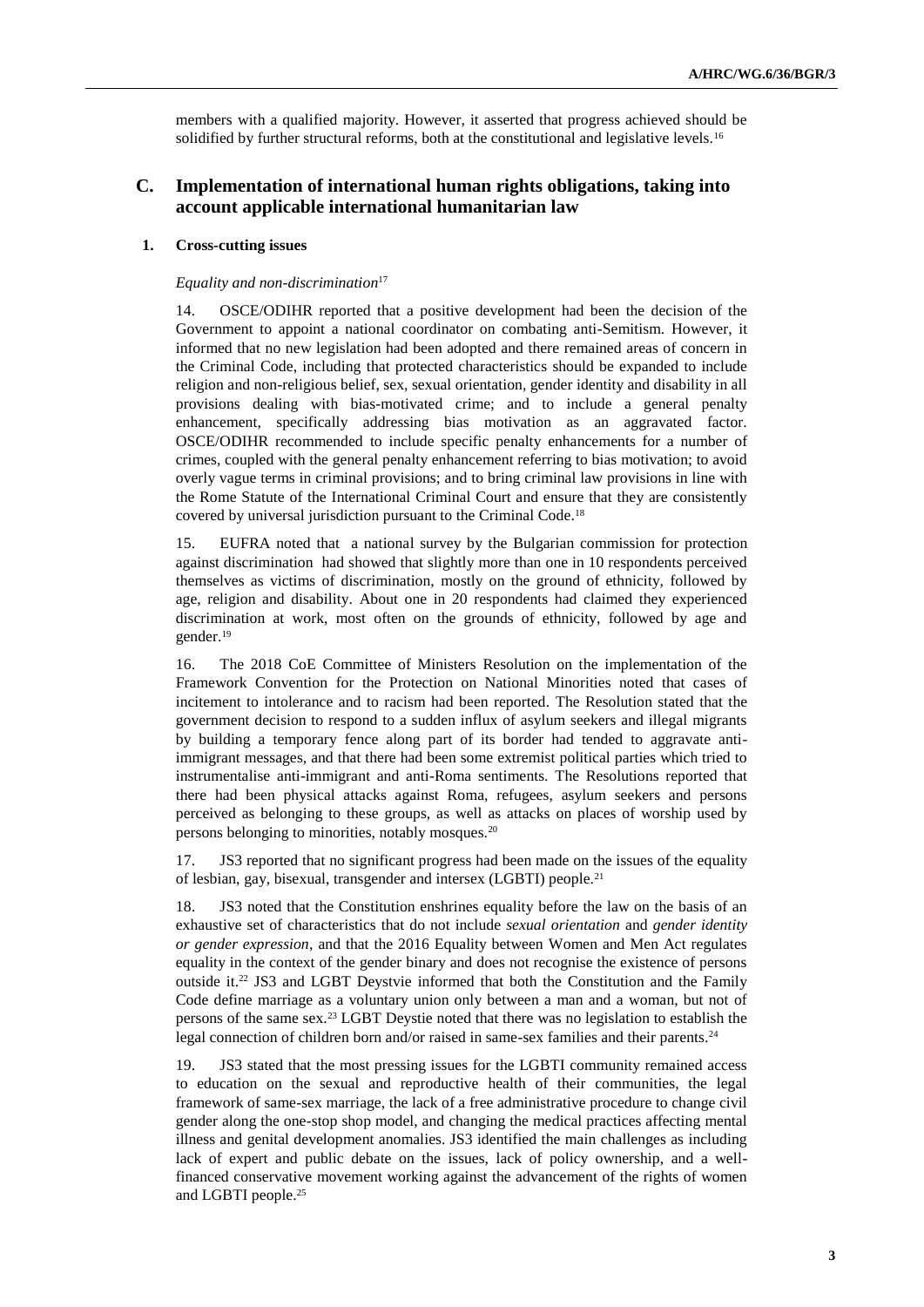## *Human rights and counter-terrorism*

20. EUFRA noted that civil society organizations had expressed concerns about the effect on civil society of the Counter-terrorism Act, which allows public prosecutors to ask courts for permission to close non-profit entities where there is information leading to the 'justified assumption' that the entity in question is linked to the "preparation, support of or carrying out of terrorism.<sup>26</sup>

# **2. Civil and political rights**

# *Right to life, liberty and security of person*<sup>27</sup>

21. The CoE European Committee for the Prevention of Torture and Inhuman or Degrading Treatment or Punishment (CPT) asserted that the legislative and institutional framework must change to meet Bulgaria's positive obligations under the European Convention on Human Rights regarding effective investigations into allegations of illtreatment by the police, and recommended that measures be taken accordingly, taking into account the criteria for "effective".<sup>28</sup>

22. The CPT reiterated its recommendation that every detained person brought to a police detention facility benefit from a full medical assessment; that whenever a detained person presents injuries and/or makes allegations of ill-treatment, he/she is promptly seen by an independent doctor; that persons deprived of their liberty by the police be expressly guaranteed the right of access to a doctor from the very outset;<sup>29</sup> and that special training be offered to health-care professionals working in immigration detention facilities and prisons<sup>30</sup>. The CPT recommended to remind prison staff in all penitentiary establishments at regular intervals that ill-treatment of prisoners is a criminal offence and will be punished accordingly;<sup>31</sup> and to continue efforts towards the development of social care in the community, in order to shorten or avoid institutional stay and reduce the potential for illtreatment.<sup>32</sup>

23. The CPT recommended amending the relevant Ministerial Order to make clear that all persons in police custody should be given a mattress for the night; and issuing uniform instructions concerning the provision of blankets, food and the cleaning of police cells and toilets.<sup>33</sup>

## *Administration of justice, including impunity, and the rule of law*<sup>34</sup>

24. EUFRA noted that police in Bulgaria have a right to detain a person for 24 hours outside the scope of criminal proceedings.<sup>35</sup>

25. The CPT called upon the authorities to step up their efforts to ensure that the right of access to a lawyer for all persons deprived of their liberty by law enforcement officials is rendered fully effective, as from the very outset of their deprivation of liberty, and reiterated its recommendation to ensure the effectiveness of the system for free legal representation throughout the criminal procedure.<sup>36</sup>

26. The CPT reiterated its recommendation that information on rights be given systematically to all persons apprehended by the police, first verbally and, subsequently in a written form; that the form on rights be made available in an appropriate range of languages; and to ensure that detained foreign nationals who do not understand Bulgarian are promptly provided with an interpreter.<sup>37</sup>

27. The CPT reiterated its recommendation that the authorities ensure that detained juveniles are not questioned, do not make any statements or sign any documents related to the offence of which they are suspected without the benefit of a lawyer and of another trusted adult being present and assisting the juvenile.<sup>38</sup>

28. The CoE Venice Commission recommended to develop a procedure allowing for effective and independent investigation into alleged misconduct of the Prosecutor General; that suspension of judges under investigation should be subject to an effective control by the SJC Judicial Chamber; and the SJC should have the power to nominate candidates to the position of Inspectors, and remove them in cases of serious breaches.<sup>39</sup>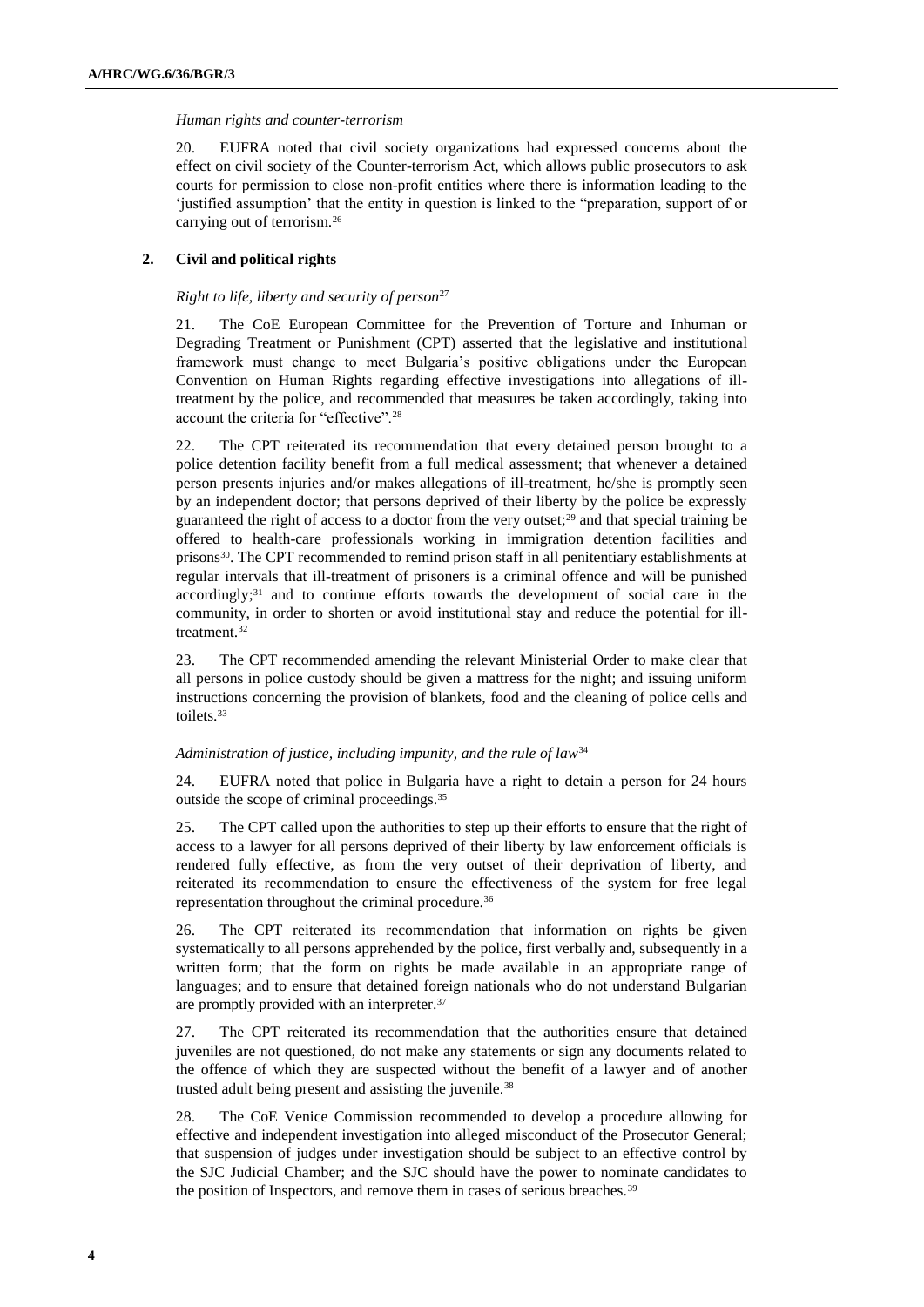29. EUFRA noted the CoE's Parliamentary Assembly resolution in October 2017, calling on several CoE member states to fully implement the principle of the rule of law, and expressing concerns about Bulgaria's tendency to limit the judiciary's independence through attempts to politicise the judicial councils and the courts.<sup>40</sup>

## *Fundamental freedoms and the right to participate in public and political life*<sup>41</sup>

30. ECLJ noted that all religious organisations, other than the constitutionally recognised Bulgarian Orthodox Church, were required to register with the government in order to operate lawfully within the country. Applicants seeking registration were required to submit detailed information, and registered organisations enjoyed numerous benefits not afforded to non-registered groups, with unregistered groups prohibited from accessing public funding, owning property, operating schools, and publishing and distributing religious materials.<sup>42</sup>

31. ECLJ informed that in 2018, the Bulgarian Parliament had drafted changes to the 2002 Religious Denominations Act that would severely restrict religious freedom and increase governmental control over the country's minority religions. Under the proposed rules, only Bulgarian citizens would be permitted to carry out religious services; training members of the clergy as well as running religious schools would be restricted to only Eastern Orthodox and Muslim groups; a foreigner would be permitted to conduct religious services only if accompanied by a Bulgarian ordained minister; and a membership quota of 3,000 would be established. While the Bulgarian Parliament voted to remove these provisions, the organization expressed concern that the proposal had even been up for consideration. ECLJ asked that Bulgaria uphold the principles in Article 18 of the ICCPR, and reform its laws to ensure that members of all religions are able to freely practice their religion.<sup>43</sup>

32. The CoE Commissioner for Human Rights reported from his 9 to 11 February 2015 visit that media freedom in Bulgaria was threatened by a combination of practices which created an environment conducive to widespread self-censorship among journalists and undue external pressure on media. He urged the authorities to improve the independence of media outlets; and establish independent monitoring of media ownership and financing, as well as rules aimed at favouring media pluralism. The Commissioner called on the Bulgarian authorities to reinforce the protection of journalistic sources, to better protect journalists from physical and other forms of violence, to fully decriminalise defamation, to address shortcomings in self-regulation, and to guarantee the efficiency of media regulatory and ethical bodies.<sup>44</sup>

33. OSCE/ODIHR reported that its 2017 ODIHR and Venice Commission Joint Opinion, on the amendments to the Electoral Code of Bulgaria, had made a number of recommendations. These included to ensure a broad public consultation process; provide for electoral reform well in advance of election; ensure the establishment of polling stations abroad; and provide for an effective system of appeal of all election-related decisions to a competent body and an effective mechanism for challenging election results.<sup>45</sup>

34. OSCE/ODIHR, following its Limited Election Observation Mission (LEOM) to observe the March 2017 early parliamentary elections, recommended to review restrictions on voting rights for prisoners and persons with mental disabilities; respect the principle of equality of opportunities for all electoral contestants, including independent candidates; not prevent candidates holding dual citizenship from standing for office; consider producing materials for voter education in languages other than Bulgarian; review the legal framework to prevent interference with freedom of expression and subjective interpretations by authorities during the campaign; allow individuals who identify themselves as belonging to national minorities to campaign in their mother tongue; and improve election dispute resolution.<sup>46</sup>

#### *Prohibition of all forms of slavery*<sup>47</sup>

35. The CoE Group of Experts on Action Against Trafficking in Human Beings (GRETA) urged the authorities to take further steps to improve the timely identification of victims, including through ensuring that the National Mechanism for Referral and Support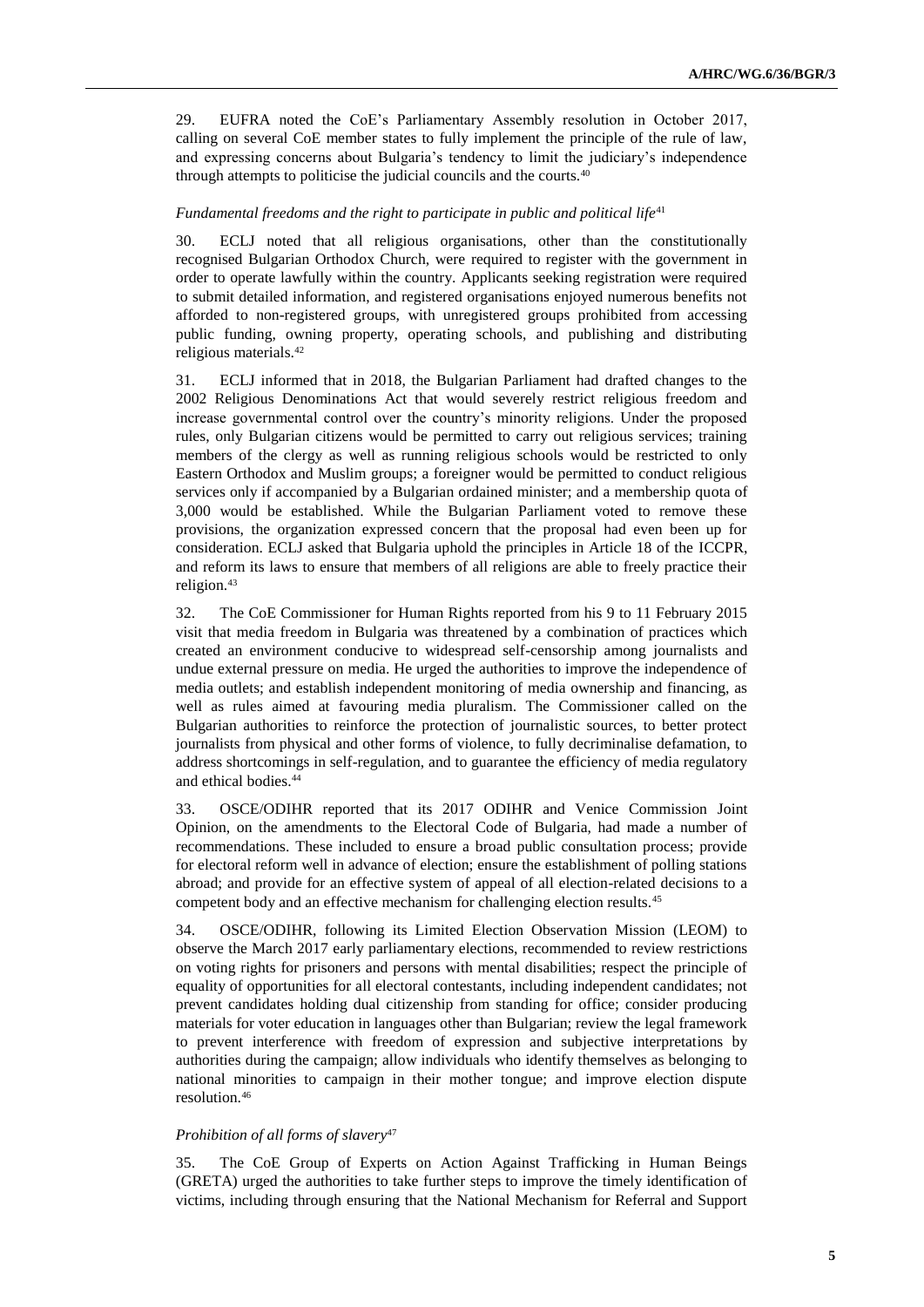of Trafficked Persons is effectively implemented, reinforcing the capacity of labour inspectors, and paying increased attention to detecting victims of trafficking among foreign workers, asylum seekers and persons in immigration detention centres.<sup>48</sup>

36. GRETA urged the authorities to ensure that all victims of trafficking receive adequate assistance and support; ensure adequate funding and staff to work with victims and facilitate the reintegration of victims into society by providing them with vocational training and access to the labour market; and guarantee access to health care to all victims.<sup>49</sup> GRETA urged the authorities to guarantee access to compensation to victims.<sup>50</sup>

37. GRETA urged the authorities to improve the identification of and assistance to child victims of trafficking, paying particular attention to children in care institutions, Roma children and unaccompanied foreign minors; provide adequate support and services adapted to the needs of child victims; ensure long-term monitoring of the reintegration of child victims; ensure that proper risk assessment is conducted before returning children to their parents; review the application of the guardianship system for child victims of trafficking and pay increased attention to children trafficked by family members; and initiate consultations with destination countries and EU institutions to adopt effective cross-border mechanisms.<sup>51</sup>

# *Right to privacy and family life*<sup>52</sup>

38. JS1 recommended for Bulgaria to review its export control and licensing procedures to ensure protection for human rights, transparency, and accountability, including to review surveillance technology licenses issued in the past five years and the human rights impacts of licenses granted. It also recommended to ensure that regulations comply with international human rights frameworks.<sup>53</sup>

39. ADF informed that in early 2019, the Government proposed the 'National Strategy for the Child 2019–2020' ('the Strategy'), but parents' and pro-family organisations had not been included in the relevant consultation process, and the Strategy had referenced the role of parents solely as beneficiaries of competence development support. ADF asserted that the Strategy contained provisions that would allow State agencies to interfere with family life, including regular home visits by a healthcare provider for all children of age 0-3 years. While the Government stopped adoption of the Strategy following pressure from civil society, it subsequently adopted the Regulations for Implementation of the Child Protection Act and the Social Services Act, which re-proposed some of the measures previously provided in the Strategy.<sup>54</sup>

ADF recommended to ensure that family integrity is not arbitrarily undermined, and to provide, in accordance with its obligations under international human rights law, the widest possible protection and support for the family as the natural and fundamental unit of society.<sup>55</sup>

# **3. Economic, social and cultural rights**

# *Right to education*<sup>56</sup>

41. NNC reported that, despite programmes for organised school transport for children in rural and remote areas, and new integrated schools to enable children at risk of early dropouts to continue their education in or near where they live, there was still a large gap in the level of education in big cities and small settlements. The organization asserted that, although education was free of charge and compulsory for all children up to the age of 16, and minority children received additional support when their mother tongue was other than Bulgarian, there was still a problem with segregated schools in Roma communities. NNC noted that many migrant children did not attend classes regularly, and children who were accommodated in refugee centers did not attend general schools.<sup>57</sup> NNC stated that investment was needed in early childhood development and education.<sup>58</sup>

42. NNC informed that, notwithstanding planned measures for inclusive education since 2016, mainstream schools remained inaccessible for children with physical disabilities and they were often educated at home. Children with other disabilities also had limited access to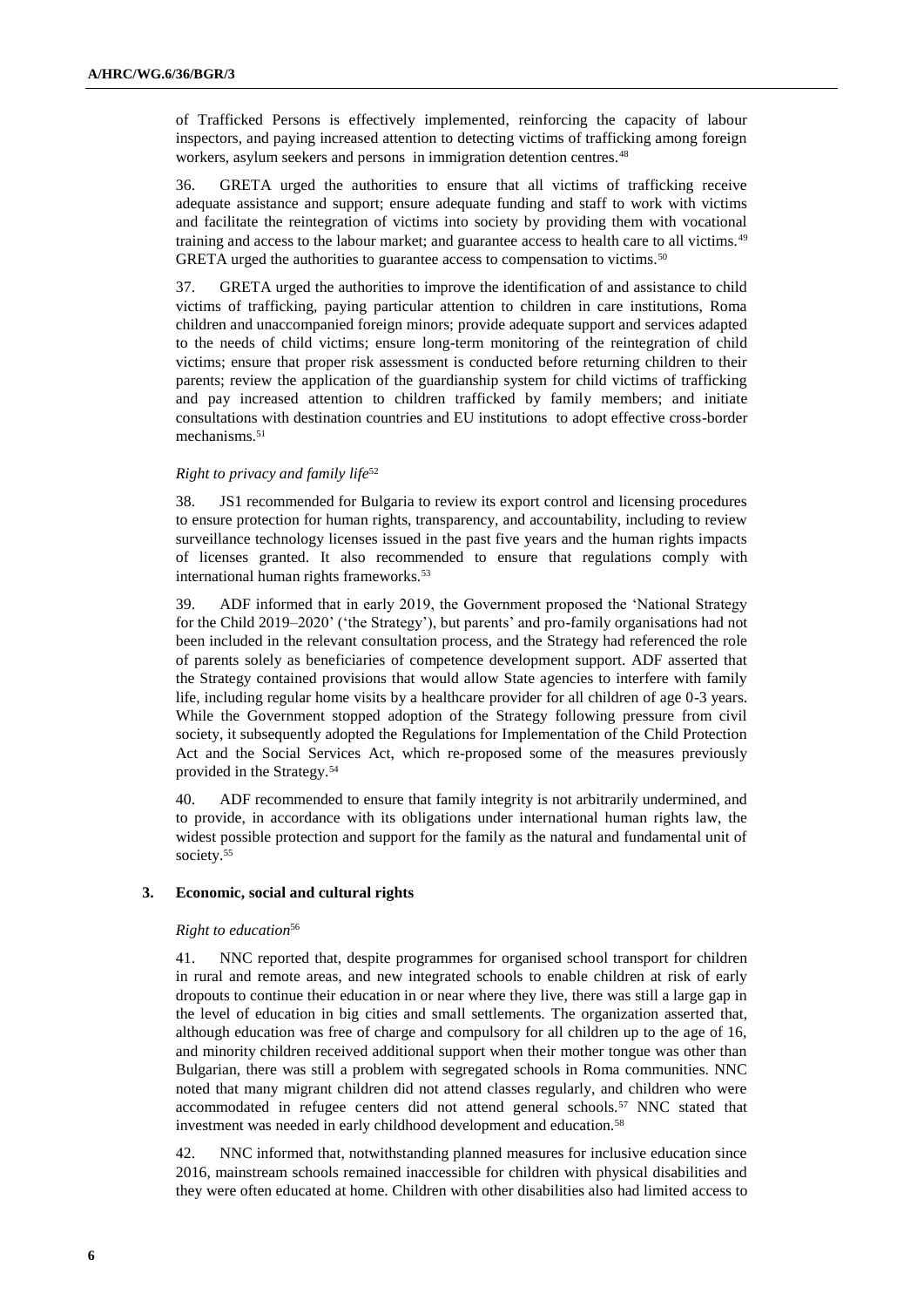education due to the lack of specialists in general schools to work with them, and insufficient recognition of inclusive education in society.<sup>59</sup>

## **4. Rights of specific persons or groups**

#### $Women^{60}$

43. JS2 reported that domestic violence and violence against women crimes continued to be serious and growing problems, and that in the preceding three years murders of women committed by spouses, partners, and close relatives had increased by 50per cent.<sup>61</sup> NNC asserted that there was a lack of support services for victims of domestic violence, including their children, that the number of crisis centers for victims of domestic violence in the country were still insufficient, and national programs for combating domestic violence were funded on a project-by-project basis, which posed an obstacle to the sustainability of services for victims.<sup>62</sup>

44. JS2 informed that Bulgaria had amended its Criminal Code in 2019 to expand the definition of domestic violence to include psychological violence and some elements of coercive control; enhance criminal penalties for several crimes committed "in conditions of domestic violence"; and impose criminal penalties for stalking and other forms of violence against women, such as forced marriage. JS2 asserted that persistent stereotypes regarding women in society and the family perpetuated violence against women, and that patriarchy and misogyny remained pervasive in all levels of public and private life, negatively impacting the State response.<sup>63</sup>

45. JS3 informed that in 2018, in connection with the attempt to ratify the Council of Europe Convention on Preventing and Combating Violence against Women and Domestic Violence (the Istanbul Convention), a debate had begun regarding the word *gender* in the Convention, which had been declared a dangerous ideological concept seeking to eliminate the differences between men and women and to fundamentally change the understanding of the sexes. The opponents of the Convention had been successful and the Constitutional Court impeded its ratification.<sup>64</sup>

46. JS2 asserted that considerable delay of the government to sign the Istanbul Convention, along with the Constitutional Court decision deeming ratification unconstitutional, or to align Bulgarian legislation and practice with this treaty, had had harsh consequences for women and their children.<sup>65</sup> EUFRA noted that Bulgaria's Constitutional Court had stopped the process of ratification of the Istanbul Convention in July 2018, stating that ratification was unconstitutional. EUFRA relayed that the court had proclaimed the gender dimension counterproductive to protecting women against violence, and had found that the convention would oblige Bulgaria to create procedures to recognise 'genders' different from the biological sexes.<sup>66</sup> CoE noted that in 2018, the CoE Commissioner for Human Rights had urged the Parliament of Bulgaria to ratify the Istanbul Convention as soon as possible. He had stressed the importance of eliminating misconceptions about the Convention in public discourse and that the Convention was aimed at preventing violence against women and domestic violence, protecting victims, and prosecuting perpetrators.<sup>67</sup> JS2 recommended that the State acknowledge that there is no legal obstacle for the Constitutional Court to adopt a new decision recognizing that norms of the Istanbul Convention are in accordance with the Bulgarian Constitution.<sup>68</sup>

47. JS2 recommended to create a system for collection of statistical data on domestic and gender-based violence against women; to counter harmful stereotypes about women and domestic violence, and provide improved trainings for police, prosecutors, judges, social services and healthcare providers; ensure adequate funding for shelters, counselling, legal aid and other social services for victims; amend the Criminal Code to remove the requirement that survivors prove three prior incidents of domestic violence before public criminal charges are filed; amend the Law on Protection against Domestic Violence to remove the 30-day deadline for survivors to seek an order for protection; and effectively implement the Coordination Mechanism for Assistance and Support to Victims of Domestic Violence.<sup>69</sup>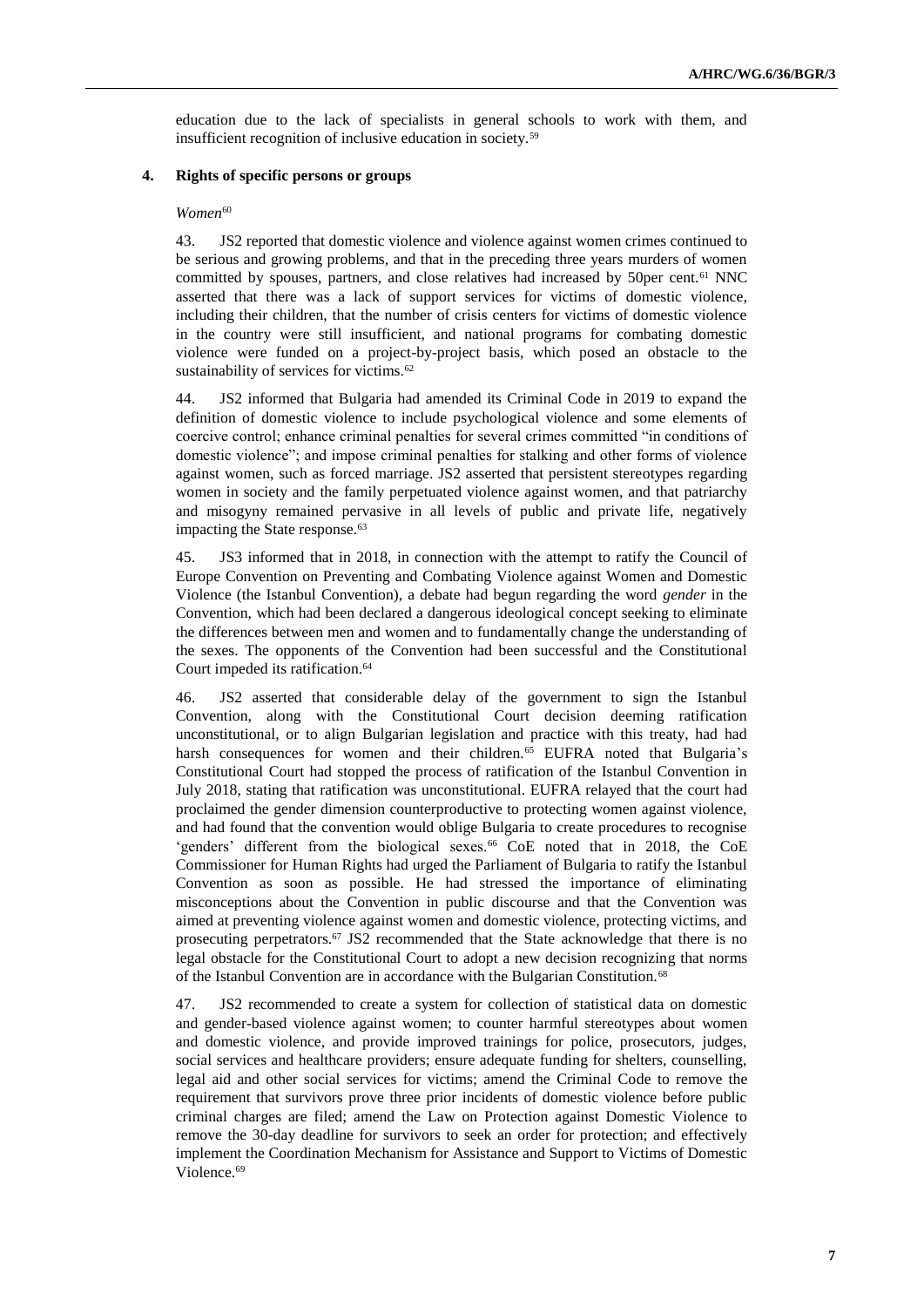# *Children*<sup>70</sup>

48. NNC reported that there was a strategy for deinstitutionalisation of children, and that there had been a steady decrease in the number in specialized institutions, amounting to 653 by the end of 2018. NNC asserted that the quality of care in small group homes, where more than 2800 children were placed, was at risk due to underfinance, and lack of appropriate personnel and professional support.<sup>71</sup> CoE noted that, in the report of the CoE Commissioner for Human Rights on his February 2015 visit, the Commissioner had expressed concern about the continuing placement of children in social and medical care institutions, the overrepresentation of Roma children, poor children and children with disabilities in such institutions, and the risk of re-institutionalisation of children in smaller residential units.<sup>72</sup>

49. The Commissioner had stressed the need to prevent the separation of families and to ensure that residential institutions are replaced by family and community-based services. He had recommended that the authorities reform the juvenile justice system, close correctional boarding schools for children with so-called "anti-social behaviour", and effectively investigate violations perpetrated against children in all types of institutions.<sup>73</sup>

50. The CoE Committee of the Parties to the Convention on the Protection of Children against Sexual Exploitation and Sexual Abuse urged Bulgaria to ensure equal sanctions for sexual abuse committed within a heterosexual or homosexual sexual activity; to set up mechanisms for data collection; extend mandatory screening to the recruitment of all professionals (public or private) in regular contact with children; and to evaluate the effectiveness of the intervention measures.<sup>74</sup>

51. NNC observed that the tradition of early marriages and cohabitation was still continuing, especially in ethnic communities with girls under 18, and that an estimated 2,500 underage mothers were supported by the social assistance system in 2017.<sup>75</sup>

# *Persons with disabilities*<sup>76</sup>

52. EUFRA noted that policy for the deinstitutionalisation of adults in Bulgaria had been laid out in 2014, but successive changes of government had delayed its implementation, and a new Action Plan for the implementation of the National Strategy for Long-term Care had been adopted in January 2018. Data suggested that 5,356 adults with disabilities lived in institutions in September 2017, and EUFRA reported that the greatest number of these were adults with intellectual disabilities, but significant numbers also lived in institutions for people with physical and sensory disabilities and in mental health institutions. EUFRA asserted that few deinstitutionalisation projects for adults were in place.<sup>77</sup>

53. The CoE Commissioner for Human Rights recommended to introduce a system of supported decision-making, noting that the guardianship system was one of the main obstacles to the deinstitutionalisation of adults with intellectual and psycho-social disabilities.<sup>78</sup> The CPT recommended that authorities review the legal status of all the residents of social care establishments, exclude involuntary placement in social care establishments, and introduce different procedures for voluntary placement in a social home or in a "residential service" in the community.<sup>79</sup>

## *Minorities*<sup>80</sup>

54. OSCE/ODIHR informed that Bulgaria had witnessed a steep rise in hate speech against Roma in recent years, and noted that there were no self-declared Roma in the parliament at that time, whereas in the two previous parliaments elected within the review period, there had been one and two Roma members of parliament. The 2017 OSCE/ODIHR EOM report on the early parliamentary elections had also noted that "some parties used inflammatory and xenophobic rhetoric" targeting Roma, and that the election campaign had been affected by cases of racist, xenophobic and anti-Roma rhetoric.<sup>81</sup>

55. EUFRA informed that "anti-Gypsyism" had manifested itself in housing in 2018, as demolitions and evictions had continued to affect Roma disproportionally.<sup>82</sup> EUFRA noted that alternative housing was available only as part of EU-funded pilot projects, while the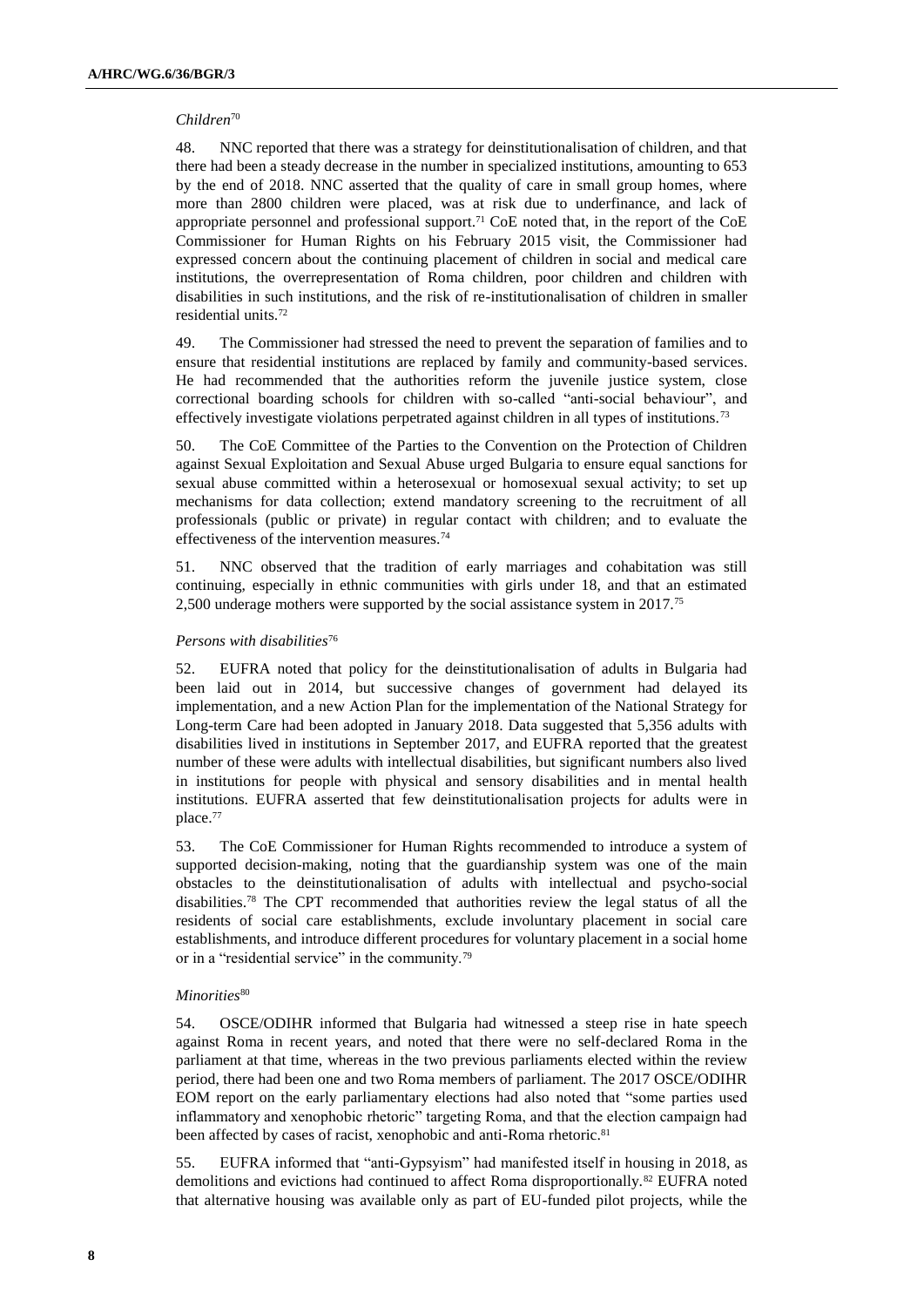lack of funds prevented most municipalities from offering municipal housing to evicted Roma families.<sup>83</sup>

56. The Committee recommended to make specific budgetary provision for the implementation of the current strategies and action plans for the integration of Roma, and regularly evaluate their implementation; systematically condemn hate crimes and hate speech and ensure that all racially motivated offences are effectively investigated, prosecuted and sanctioned; protect the right of persons belonging to minorities to learn their mother tongue; intensify efforts to address the socio-economic problems confronting persons belonging to minorities, particularly Roma; ensure that the Commission for Protection against Discrimination and the Ombudsman have adequate resources to take effectively into account the rights of persons belonging to minorities; work with representatives of ethnic communities in drawing up a national cultural strategy; and intensify efforts to promote the full integration of Roma children in mainstream schools and classes.<sup>84</sup>

#### *Migrants, refugees and asylum seekers*<sup>85</sup>

57. JS4 informed that Bulgaria served as a transit country into the EU, and the number of irregular non-citizens apprehended in the country had decreased including a 90 percent drop between 2015 and 2017. Despite this decrease, immigration detention had remained a key tool in Bulgaria's response to migration and asylum flows, in addition to other measures such as the construction of a border fence.<sup>86</sup>

58. JS4 reported that many migrants, asylum seekers, and refugees had experienced pushbacks.<sup>87</sup> EUFRA noted that in 2018 reported cases of *non-refoulement* related to migrants and refugees apprehended after having crossed the border outside official border crossing points.<sup>88</sup> The CoE Commissioner for Human Rights had urged the authorities to ensure that migrants are not subject to push-backs and collective expulsions and to effectively investigate any such allegations.<sup>89</sup>

59. JS4 recommended to cease automatic detention at the border; employ detention only as a measure of last resort based on necessity and proportionality assessment in each case, and for the shortest period possible; ensure judicial review of detention; consider noncustodial measures before resorting to detention; and significantly improve material conditions and health care in detention.<sup>90</sup> CoE CPT recommended that no foreign national is detained at a Home for a period exceeding the maximum time-limit of 18 months. 91

60. The CoE Commissioner for Human Rights had called on the authorities to ensure that children were not subjected to immigration detention.<sup>92</sup> JS4 recommended to cease completely the immigration detention of children.<sup>93</sup>

61. JS4 recommended to investigate and punish all cases of ill-treatment of detainees by staff.<sup>94</sup> CoE CPT recommended that a firm message be delivered to Border Police officers that all forms of ill-treatment of persons deprived of their liberty are unlawful and will be punished accordingly.<sup>95</sup>

62. CoE informed that the CoE Commissioner for Human Rights, in his February 2015 visit report, while noting that reception conditions for asylum seekers had improved, was concerned about the sustainability of public funds for covering the costs of basic assistance for asylum seekers. He had called on the authorities to improve the system for the early identification of, and support for, vulnerable asylum seekers with specific needs; and ensure the integration of recognised refugees and other beneficiaries of international protection in Bulgarian society.<sup>96</sup>

63. CoE CPT recommended that more efforts be made in immigration detention establishments to improve staff's training in languages most commonly spoken by detained foreign nationals and in inter-cultural communication.<sup>97</sup>JS4 recommended to guarantee that detainees are informed of detention and their rights in the language they understand.<sup>98</sup>

64. The CoE European Commission against Racism and Intolerance (ECRI) in 2017 noted that in 2014 it had recommended that the authorities organise an awareness-raising campaign promoting a positive image of and tolerance for asylum seekers and refugees. ECRI asserted that the situation for asylum seekers and refugees had not improved since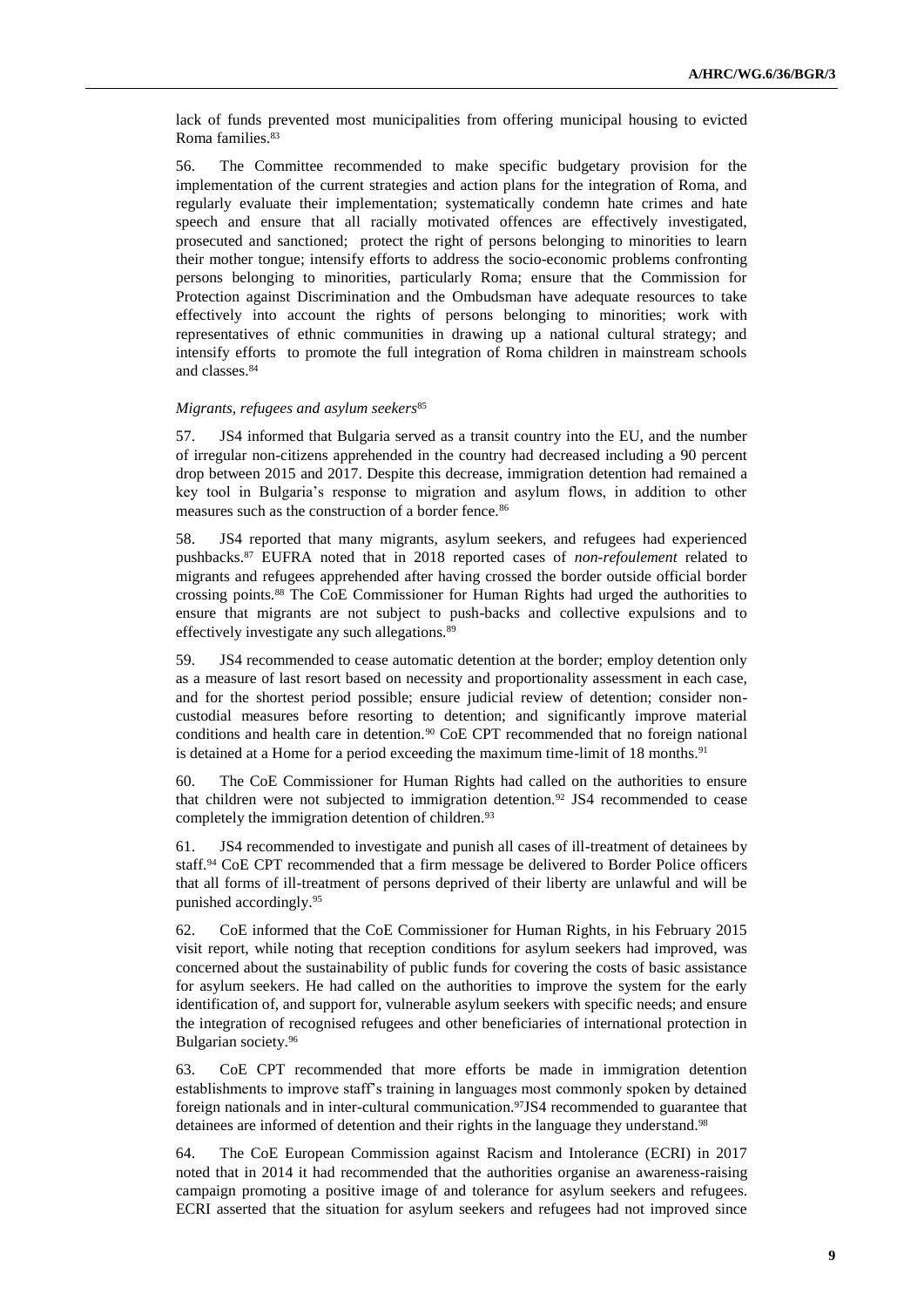then and that organised anti-migrant protests had sparked tensions between local residents and refugees. It concluded that its recommendation had not been implemented, and in view of the high levels of intolerance for asylum seekers and refugees in Bulgaria, it called upon the authorities to take urgent action.<sup>99</sup>

#### *Stateless persons*

65. JS5 reported that in December 2016, Bulgaria had introduced a statelessness determination procedure. In April 2019, Bulgaria had further amended its statelessness law to provide for the right to a continuous residence permit, for a renewable period of up-toone year, for holders of stateless status, which would enter into force on 24 October 2019.<sup>100</sup>

66. JS5 recommended to take concrete steps to facilitate access to the statelessness determination procedure for all persons on the territory; introduce a temporary residence permit for applicants for stateless status, thus ensuring access to minimum social rights and subsistence; issue a reasoned decision in writing where an applicant is found not to be stateless in order to guarantee the individual an effective remedy; make appropriate amendments to the Law on Labour Migration and Labour Mobility and the Law on Health Insurance, so that holders of statelessness status can work and pay for their health insurance; and reform the national legal framework to provide for a right to appeal decisions on acquisition or loss of Bulgarian nationality.<sup>101</sup>

#### *Notes*

|  |                                    | The stakeholders listed below have contributed information for this summary; the full texts of all<br>original submissions are available at: www.ohchr.org. (One asterisk denotes a national human rights |
|--|------------------------------------|-----------------------------------------------------------------------------------------------------------------------------------------------------------------------------------------------------------|
|  | institution with "A" status).      |                                                                                                                                                                                                           |
|  | Civil society                      |                                                                                                                                                                                                           |
|  | Individual submissions:            |                                                                                                                                                                                                           |
|  | <b>ADF</b> International           | Alliance Defending Freedom International, Geneva<br>(Switzerland);                                                                                                                                        |
|  | <b>ECLJ</b>                        | European Centre for Law and Justice, Strasbourg (France);                                                                                                                                                 |
|  | <b>ICAN</b>                        | International Campaign to Abolish Nuclear Weapons, Geneva (Switzerland):                                                                                                                                  |
|  | <b>LGBT</b> Deystvie               | LGBT Deystvie, Sofia (Bulgaria);                                                                                                                                                                          |
|  | <b>NNC</b>                         | National Network for Children, Sofia (Bulgaria).                                                                                                                                                          |
|  | Joint submissions:                 |                                                                                                                                                                                                           |
|  | JS1                                | <b>Joint submission 1 submitted by: Access Now, New York</b>                                                                                                                                              |
|  |                                    | (United States of America) and Digital Republic;                                                                                                                                                          |
|  | JS2                                | Joint submission 2 submitted by: Advocates for Human                                                                                                                                                      |
|  |                                    | Rights, Minneapolis (United States of America);                                                                                                                                                           |
|  | JS3                                | Joint submission 3 submitted by: Bilitis Resource Center                                                                                                                                                  |
|  |                                    | Foundation, Sofia (Bulgaria) and GLAS Foundation;                                                                                                                                                         |
|  | JS4                                | Joint submission 4 submitted by: Global Detention Project,                                                                                                                                                |
|  |                                    | Geneva (Switzerland) and Foundation for Access to Rights;                                                                                                                                                 |
|  | JS5                                | Joint submission 5 submitted by: Institute on Statelessness                                                                                                                                               |
|  |                                    | and Inclusion, Eindhoven (Netherlands), Foundation for                                                                                                                                                    |
|  |                                    | Access to Rights and European Network on Statelessness.                                                                                                                                                   |
|  | National human rights institution: |                                                                                                                                                                                                           |
|  |                                    |                                                                                                                                                                                                           |

Ombudsman **Ombudsman of the Republic of Bulgaria\***, Sofia (Bulgaria).

*Regional intergovernmental organization(s):*

CoE The Council of Europe, Strasbourg (France);

#### **Attachments:**

| (CoE-Commissioner) Report by Mr. Nils Muižnieks,            |  |  |
|-------------------------------------------------------------|--|--|
| Commissioner for Human Rights of the Council of Europe,     |  |  |
| following his visit to Bulgaria from 9 to 11 February 2015, |  |  |
| Strasbourg, CommDH (2015) 12;                               |  |  |
| (CoE-Commissioner) Letter by Mr. Nils Muižnieks,            |  |  |
| Commissioner for Human Rights of the Council of Europe,     |  |  |
| addressed to the President of the National Assembly of      |  |  |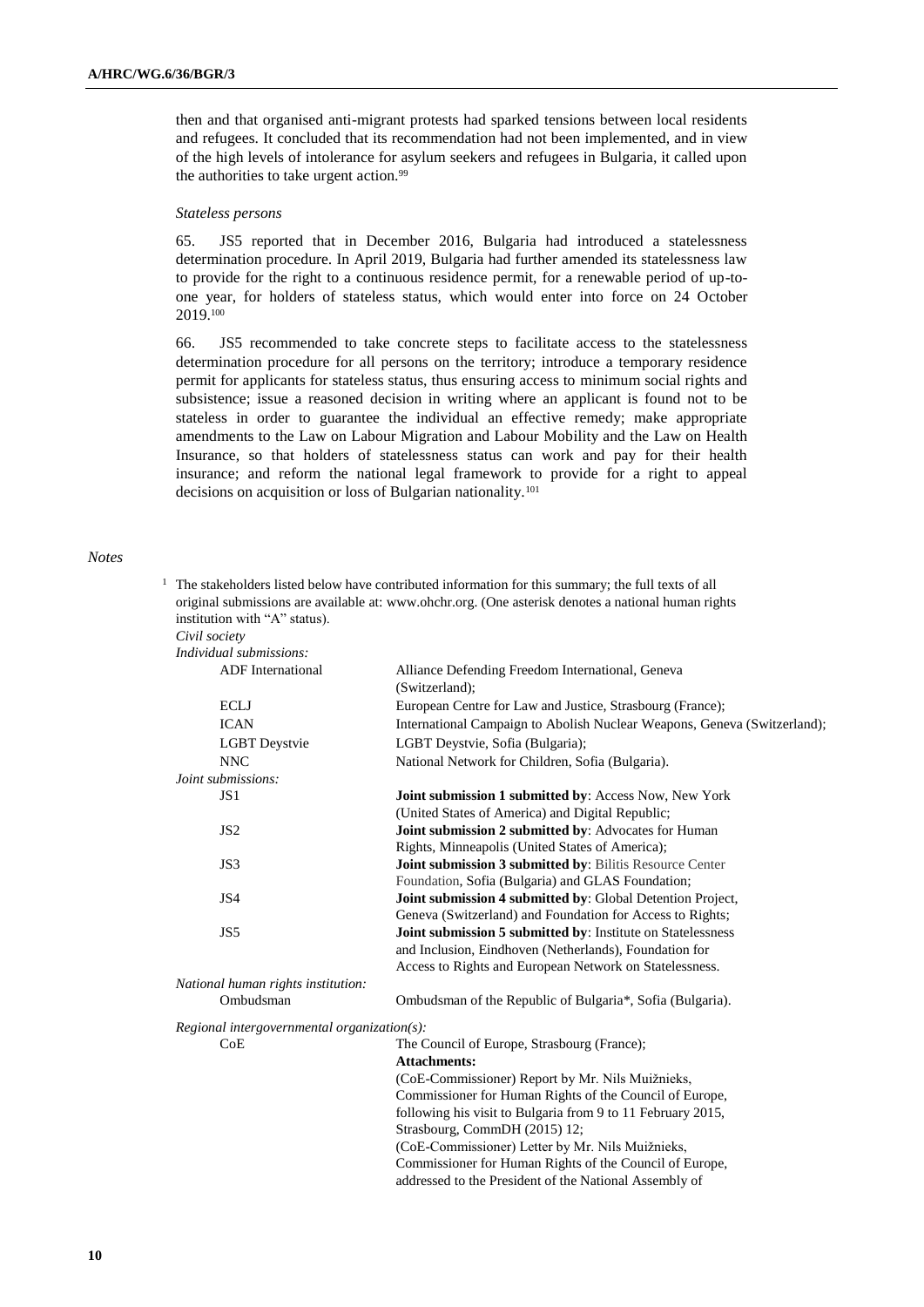Bulgaria, dated 22 January 2018 Ref: CommHR/NM/sf 002- 2018;

(CoE-CPT) Report by the European Committee for the Prevention of Torture and Inhuman or Degrading Treatment or Punishment on the visit to Bulgaria carried out from 25 September to 6 October 2017, CPT/Inf (2018) 15; (CoE-ECRI Conclusions) European Commission against Racism and Intolerance's conclusions on the implementation of the recommendations in respect of Bulgaria subject to interim follow-up, adopted on 23 March 2017, CRI(2017)22;

(CoE-CM) Committee of Ministers, Resolution CM/ResCMN(2018)2 on the implementation of the Framework Convention for the Protection of National Minorities by Bulgaria, adopted on 7 February 2018; (CoE-GRETA) - Group of Experts on Action against Trafficking in Human Beings, Report concerning the implementation of the Council of Europe Convention on Action against Trafficking in Human Beings by Bulgaria, Second Evaluation Round, Strasbourg, adopted on 20 November 2015 GRETA(2015)32;

(CoE-CP) Committee of the Parties to the Council of Europe Convention on Action against Trafficking in Human Beings, Recommendation CP (2017) 30 on the Implementation of the Council of Europe Convention on Action against Trafficking in Human Beings by Norway, adopted on 13 October 2017; (CoE-Venice Commission) European Commission for democracy through law (Venice Commission) Bulgaria opinion on the judicial system act adopted by the Venice commission 6-7 October 2017 CDL-AD(2017)018. EUFRA European Union Agency for Fundamental Rights, Vienna (Austria).

OSCE/ODIHR Organization for Security and Co-operation in Europe/ Office for Democratic Institutions and Human Rights, Warsaw (Poland).

- <sup>2</sup> Ombudsman, page 3.
- <sup>3</sup> Ombudsman, paras. 6 and 8.
- <sup>4</sup> Ombudsman, para. 10.
- <sup>5</sup> Ombudsman, pages 3-4.
- <sup>6</sup> Ombudsman, para. 11.
- 
- $^7$  Ombudsman, para. 12.<br>8 Ombudsman, para. 13 Ombudsman, para. 13.
- <sup>9</sup> Ombudsman, paras. 22-23.
- 
- <sup>10</sup> Ombudsman paras. 24-26.<br><sup>11</sup> The following abbreviation
- The following abbreviations are used in UPR documents:

| <b>ICERD</b>     | International Convention on the Elimination of All Forms of   |
|------------------|---------------------------------------------------------------|
|                  | Racial Discrimination;                                        |
| <b>ICESCR</b>    | International Covenant on Economic, Social and Cultural       |
|                  | Rights;                                                       |
| <b>OP-ICESCR</b> | Optional Protocol to ICESCR;                                  |
| <b>ICCPR</b>     | International Covenant on Civil and Political Rights;         |
| <b>ICCPR-OP1</b> | Optional Protocol to ICCPR;                                   |
| <b>ICCPR-OP2</b> | Second Optional Protocol to ICCPR, aiming at the abolition of |
|                  | the death penalty;                                            |
| <b>CEDAW</b>     | Convention on the Elimination of All Forms of Discrimination  |
|                  | against Women;                                                |
| <b>OP-CEDAW</b>  | <b>Optional Protocol to CEDAW;</b>                            |
| <b>CAT</b>       | Convention against Torture and Other Cruel, Inhuman or        |
|                  | Degrading Treatment or Punishment;                            |
| OP-CAT           | Optional Protocol to CAT;                                     |
| <b>CRC</b>       | Convention on the Rights of the Child;                        |
| OP-CRC-AC        | Optional Protocol to CRC on the involvement of children in    |
|                  | armed conflict:                                               |
|                  |                                                               |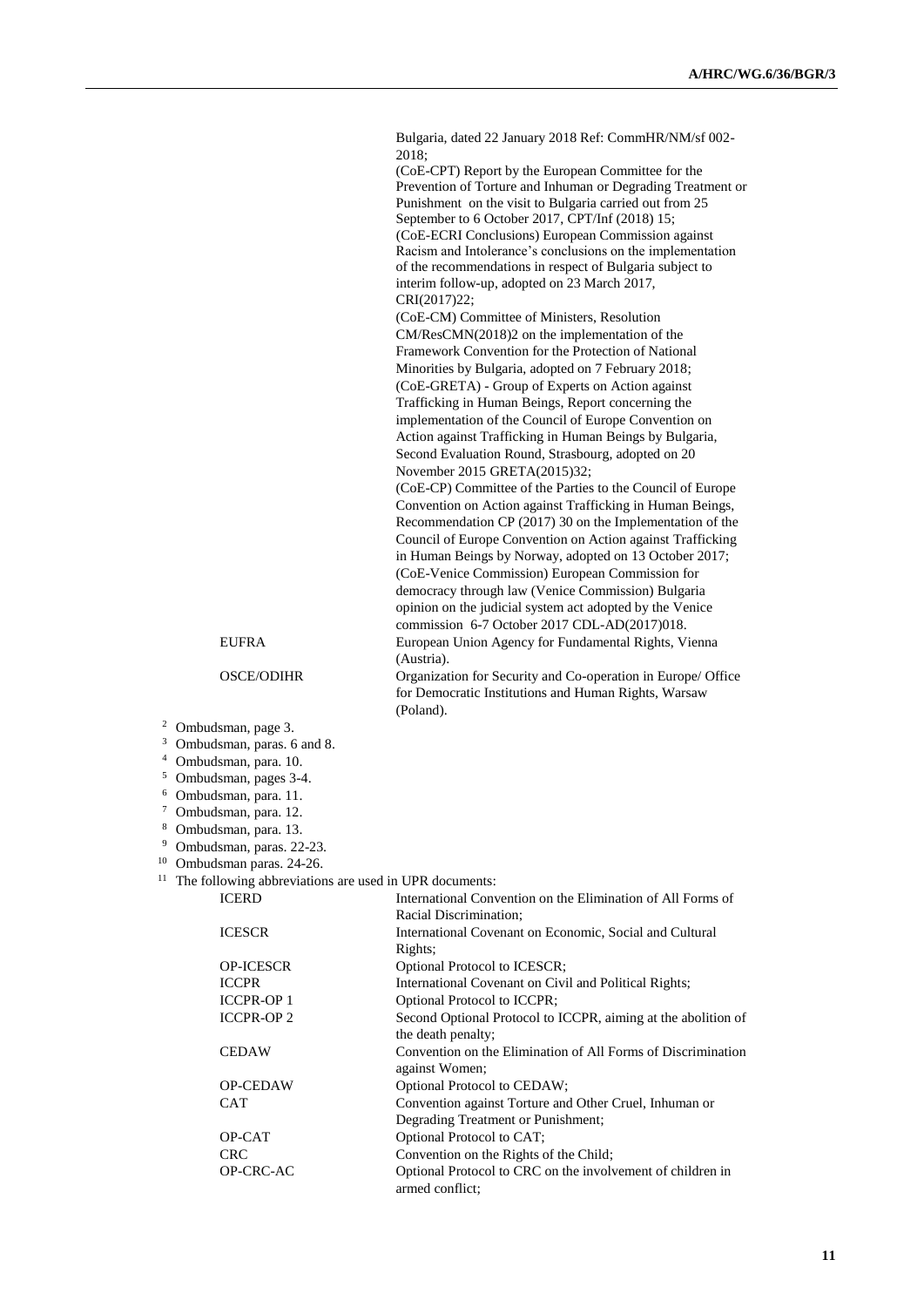| OP-CRC-SC      | Optional Protocol to CRC on the sale of children, child         |
|----------------|-----------------------------------------------------------------|
|                | prostitution and child pornography;                             |
| OP-CRC-IC      | Optional Protocol to CRC on a communications procedure;         |
| <b>ICRMW</b>   | International Convention on the Protection of the Rights of All |
|                | Migrant Workers and Members of Their Families;                  |
| <b>CRPD</b>    | Convention on the Rights of Persons with Disabilities;          |
| <b>OP-CRPD</b> | <b>Optional Protocol to CRPD:</b>                               |
| <b>ICPPED</b>  | International Convention for the Protection of All Persons      |
|                | from Enforced Disappearance.                                    |

- <sup>12</sup> For relevant recommendations see A/HRC/30/10paras. 123.1, 123.2, 123.3, 123.4, 123.5, 123.6, 123.7, 123.7, 123.8, 123.9, 123.10, 123.11, 123.12, 123.13.
- <sup>13</sup> ICAN, page 1.
- JS5, para. 23.
- For relevant recommendations see A/HRC/30/10, paras. 123.14, 123.15, 123.16, 123.17, 123.18, 123.19, 123.20, 123.21, 123.22, 123.23, 123.24, 123.25, 123.26, 123.27, 123.32, 123.34, 123.87, 123.144, 123.170, 123. 174.
- CDL-AD (2017)018, paras. 111-112.
- <sup>17</sup> For relevant recommendations see A/HRC/30/10, paras. 123.56,123.57, 123.58, 123.59, 123.60, 123.61, 123.62, 123.63, 123.64, 123.65, 123.66, 123.67, 123.68, 123.69, 123.70, 123.71, 123.72, 123.73, 123. 74, 123.75, 123. 76, 123.77, 123.78, 123.79, 123.80, 123.81, 123. 82, 123.83, 123.84, 123.85, 123.86, 123.117, 123.129.
- OSCE/ODIHR, paras. 9-11.
- EUFRA, page 7.
- CM/ResCMN (2018)2, page 2.
- JS3, page 1.
- JS3, pages 2 and 3.
- JS3 pages, 2 and 3, and LGBT Deystvie page 1
- LGBT Deystvie, pages 1-2.
- JS3, page 1.
- EUFRA, page 15.
- <sup>27</sup> For relevant recommendations see A/HRC/30/10 paras. 123.88, 123.89, 123.100, 123.115.
- CPT/Inf (2018) 15, para. 26.
- CPT/Inf (2018) 15, paras. 34-35.
- CPT/Inf (2018) 15, page 22.
- CPT/Inf (2018) 15, para. 66.
- CPT/Inf (2018) 15, para. 140.
- CPT/Inf (2018) 15, para. 40.
- For relevant recommendations see A/HRC/30/10, paras. 123. 109, 123.110, 123.111, 123.112, 123.113, 123.114, 123.121, 123.122, 123.123, 122.124.
- EUFRA, page 11.
- CPT/Inf (2018) 15, page 24.
- CPT/Inf (2018) 15, paras. 36-37.
- CPT/Inf (2018) 15, para. 38.
- CDL-AD (2017)018, paras. 111-112.
- EUFRA, page 9.
- For relevant recommendations see A/HRC/30/10, paras.123.130, 123.131, 123.132, 123.133, 123.134, 123.135, 123.136.
- ECLJ, paras. 4-5.
- ECLJ, paras. 7,8, 12 and 14.
- CoE, page 3.
- OSCE/ODIHR, para. 8.
- OSCE/ODIHR, para. 5.
- For relevant recommendations see A/HRC/30/10 paras.123.101, 123.102, 123.103, 123.104, 123.105, 123. 106, 123.107, 123.108.
- GRETA (2015)32, page 49.
- GRETA (2015)32, page 49.
- GRETA (2015)32, page 50.
- GRETA (2015)32, page 50.
- For relevant recommendations see A/HRC/30/10, para. 123.125.
- JS1, paras. 23 and 26.
- ADF, paras. 7-14.
- ADF, para. 20.